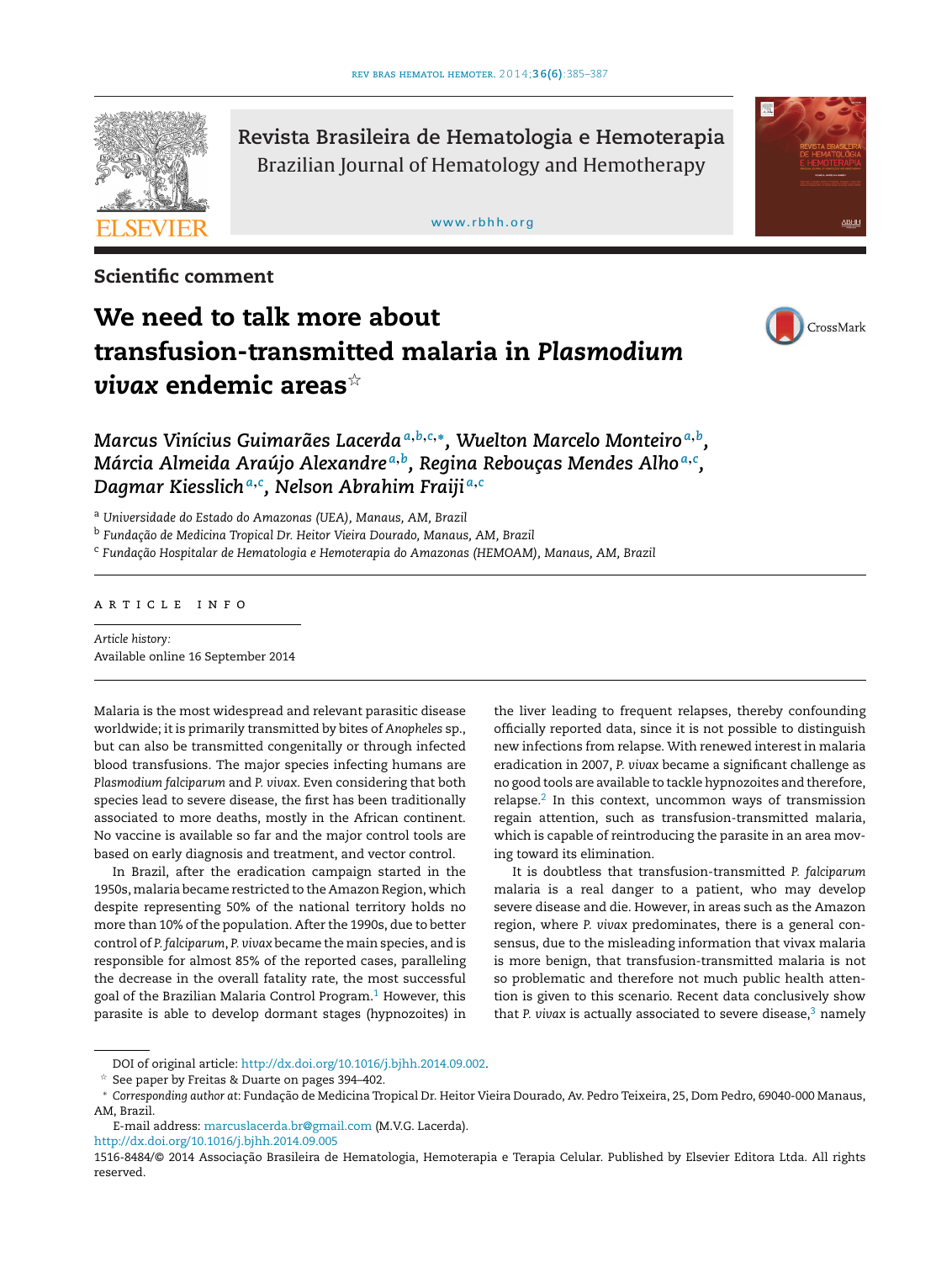amongst patients with comorbidities, which fits precisely the characteristics of blood transfusion recipients. Taking this into account, it is possible that both vivax and falciparum endemic areas deserve similar attention regarding the control of this healthcare associated infection.

Other specific characteristics of *P. vivax* which make control of transfusion-transmitted malaria even more complicated are: (1) faster acquisition of immunity, leading to more asymptomatic cases that cannot be detected during epidemiological screening in blood banks; (2) as *P. vivax* infects only reticulocytes, parasitemia is usually low and therefore, less likely to be detected by the routine thick blood smear examination; (3) frequent multiple relapses are detected essentially through active case searches because clone-specific immunity leads to asymptomatic relapse; (4) chloroquine resistance (including reports from the Brazilian Amazon) is able to extend periods of asymptomatic low parasitemia after beginning treatment.<sup>[2](#page-2-0)</sup> Thus, donors implicated in this kind of transmission are often semi-immune, and with parasite levels below the detection threshold of currently available assays at blood banks. Furthermore, in many endemic areas in Latin America, malaria is becoming a disease of peri-urban areas, where the population has been concentrated (rural exodus)[.4](#page-2-0) This epidemiological transition takes Plasmodium carriers closer to the urban blood banks, enabling more and more donations of contaminated blood.

The dichotomy of this issue focuses either on the infection of the blood recipient if a less sensitive method is used for Plasmodium screening, or on insufficient blood stocks if a more rigid approach is adopted. In general, transfusiontransmitted malaria does not call the attention of national authorities. Since 2002, official data from Brazil reported only four cases. Whether the very low number of cases is due to under-reporting or not, is an issue that needs to be addressed. There is no clear policy on the following up of blood recipients in the Amazon, and since most of them already live in endemic areas, new infections may not necessarily be reported as transfusional. No matter what strategy is adopted to prevent transfusion-transmitted malaria, it is likely that this kind of transmission may still occur, and so malaria must always be considered in any patient with a post-transfusion febrile illness.

In the non-Amazon area of Brazil, the policy is clear: no patient coming from an endemic area is accepted as a donor. However, recent data point to the occurrence of Plasmodium positive blood in blood banks from the Brazilian Southeast.<sup>5</sup> If these samples come from travelers or from patients in contact with the Atlantic Forest, where autochthonous Plasmodium is occasionally found, is still a matter of debate.

In the Amazon area, epidemiological screening of potential donors has been traditionally adopted. Patients reporting a confirmed malaria infection in the past six months have their donation declined, as well as patients coming from municipalities with an annual parasite index (API) higher than 49 cases/10,000 inhabitants. $6,7$  Moreover, since no quantitative buffy coat test (QBC), a more sensitive technique based on the search of parasites stained with a fluorescent dye in the concentrated buffy coat, is available, some centers perform the routine thick blood smear microscopy evaluation in all samples. The major problems with this screening strategy is that asymptomatic *P. vivax* relapses may occur even after six months of the primary infection; $<sup>2</sup>$  $<sup>2</sup>$  $<sup>2</sup>$  API, despite being reliable</sup> in Brazil, is not uniform throughout the whole municipality and changes considerably from one year to the next (on-line updated official data are not available to blood banks); the thick blood smear is not as sensitive as to allow a proper detection of low parasitemia in asymptomatic patients, and the use of rapid diagnostic tests is not different.

In the timely paper published by Freitas & Duarte in this issue of the Revista Brasileira de Hematologia e Hemoterapia,<sup>[8](#page-2-0)</sup> the first extensive evaluation of nine blood banks from the Brazilian Amazon point to non-uniform and imprecise adopted practices. The standardization of national policies is urgent and the evaluated impact of these policies needs to be shared with similar endemic areas throughout the world.

Maybe this is the right time to address more aggressive measures in the elimination of transfusion-transmitted malaria, as part of a joint strategy to eliminate malaria from endemic areas.<sup>9</sup> The first and most important thing to do is to estimate the real burden of transfusion-transmitted malaria. Therefore, better surveillance is urgently needed, both in the many malaria diagnostic posts spread throughout the Amazon region and in blood banks. Screening for a recent blood donation is recommended in malaria services. In blood banks, thick blood smears are probably not the best diagnostic tool for asymptomatic donors even if the number of read fields in microscopy is increased, because it is time-consuming and presents low sensitivity for this purpose. Many studies have suggested polymerase chain reaction (PCR) as a more sensitive tool to detect small concentrations of parasite DNA. $^{10}$  New techniques such as real-time PCR and loop mediated isothermal amplification (LAMP), with costs that have decreased in the last few years, would be ideal in blood banks. $11$  Increasing the volume of blood for DNA extraction, and PCR performed in blood sample pools $12$  are interesting strategies as well, however, the sensitivity of these techniques needs additional evaluation. Serological markers have been abandoned as a screening tool because of the low specificity, especially in endemic areas. However, new epitopes are being discovered as reasonably good markers of the asymptomatic population in the Amazon.<sup>13</sup> These more specific markers need to be addressed in blood banks, because of their lower costs compared to PCR and because they are compatible with similar serologies already performed for other infectious diseases in these settings. Furthermore, new methods are needed to ensure transfusion safety without rejecting potential donors, which would ensure safe transfusion without harming the blood supply.[14](#page-2-0) Not a long time ago, gentian violet was added to the blood to control transfusion-transmitted Chagas' disease. The action against Plasmodium seems to be similar,<sup>15</sup> but gentian violet has never been studied for this purpose. The effects of gentian violet (with action against other parasites such as Toxoplasma, Trypanosoma and Leishmania or even a wide spectrum) and the safety of antimalarial drugs on blood components need to be revisited.

Malaria is under control in most of Latin America, however, a new challenging goal is its elimination. Thus, all possible transmission routes need to be interrupted. In theory, not many private blood banks exist in the Brazilian Amazon, which would make them the perfect scenario to test new